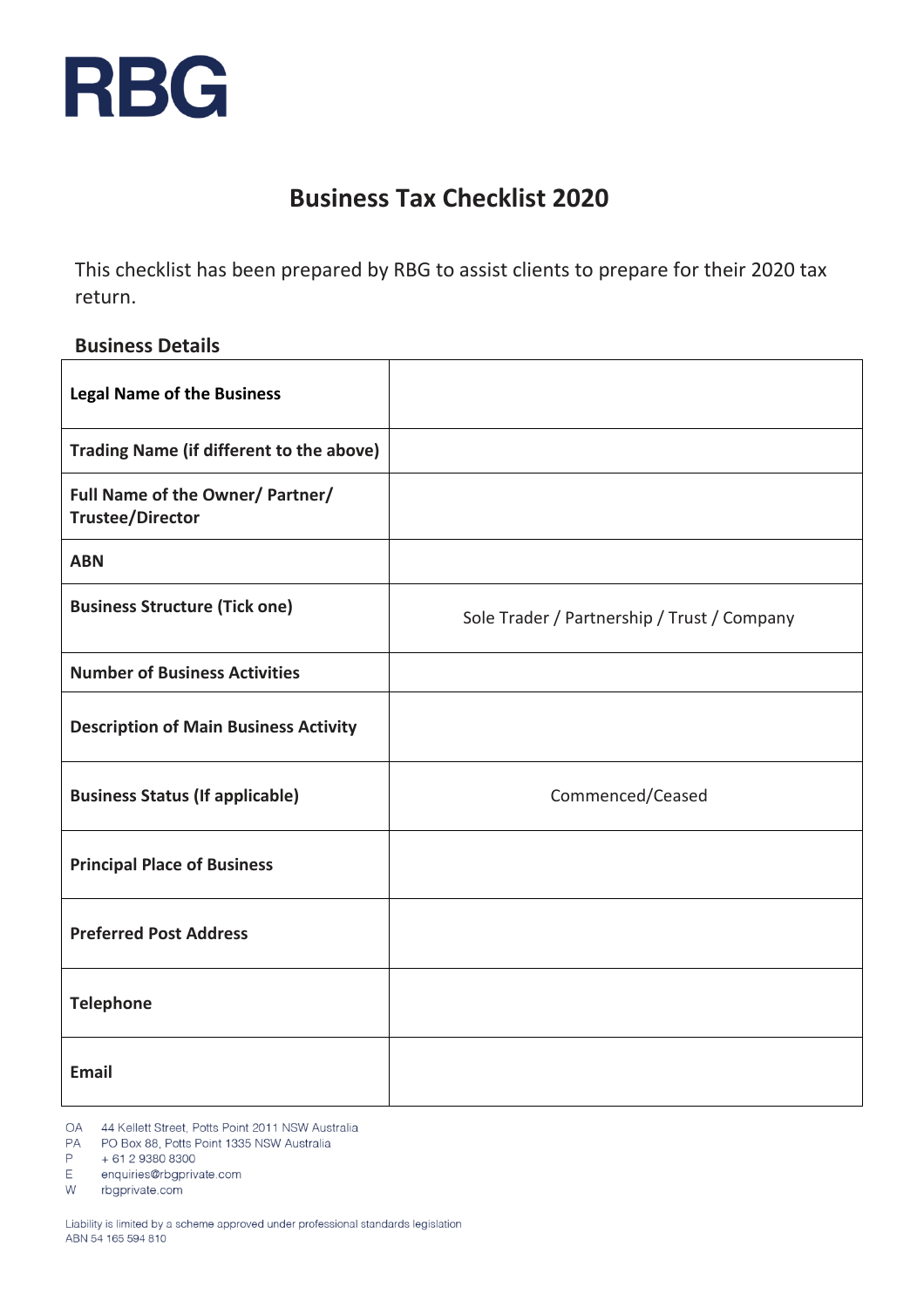## **RBG**

| <b>Category</b>                | <b>Description</b>                                                                                                                                                             | <b>Tick if</b><br>attached |
|--------------------------------|--------------------------------------------------------------------------------------------------------------------------------------------------------------------------------|----------------------------|
| Income<br>&<br><b>Expenses</b> | Files from accounting software or cloud applications. (MYOB, Xero, Excel,<br>$etc.$ )                                                                                          |                            |
|                                | All bank/loan/credit card statements, cheque book butts and deposit slips,<br>indicating the nature of each deposit.                                                           |                            |
|                                | Cash book if maintained.                                                                                                                                                       |                            |
|                                | Assets register detailing depreciable and CGT assets purchased or disposed<br>during the year with date and amount figure.                                                     |                            |
|                                | Details of interest income from bank account, term deposits or ATO if any.                                                                                                     |                            |
|                                | Copies of buy/sell contract notes if any for shares or units purchased or<br>disposed during the year.                                                                         |                            |
|                                | Dividend statements or trust distribution annual tax statements.                                                                                                               |                            |
|                                | Details of any subsidies and grants received.                                                                                                                                  |                            |
|                                | Details of interest or repayments received from shareholders or employees.                                                                                                     |                            |
|                                | Rental statements detailing income and outgoings plus market valuation<br>report if applicable.                                                                                |                            |
|                                | Details of payroll related expense including salaries and wages (Annual                                                                                                        |                            |
|                                | PAYG summary statement and all payment summaries), commissions,<br>director fees, workers compensation, payroll tax, superannuation for<br>employees and directors, etc.       |                            |
|                                | Details of Fringe Benefit Tax (FBT) paid including copy of FBT return lodged.                                                                                                  |                            |
|                                | Details of motor vehicle expense including tax invoices, business use details<br>(log books), sales details, loan statements, lease agreements or hire<br>purchase agreements. |                            |
|                                | Details of bad debts written off during the year.                                                                                                                              |                            |
|                                | Details of prepayments or accruals if any.                                                                                                                                     |                            |

OA 44 Kellett Street, Potts Point 2011 NSW Australia

PA PO Box 88, Potts Point 1335 NSW Australia

P. + 61 2 9380 8300

 $\mathsf{E}^$ enquiries@rbgprivate.com

W rbgprivate.com